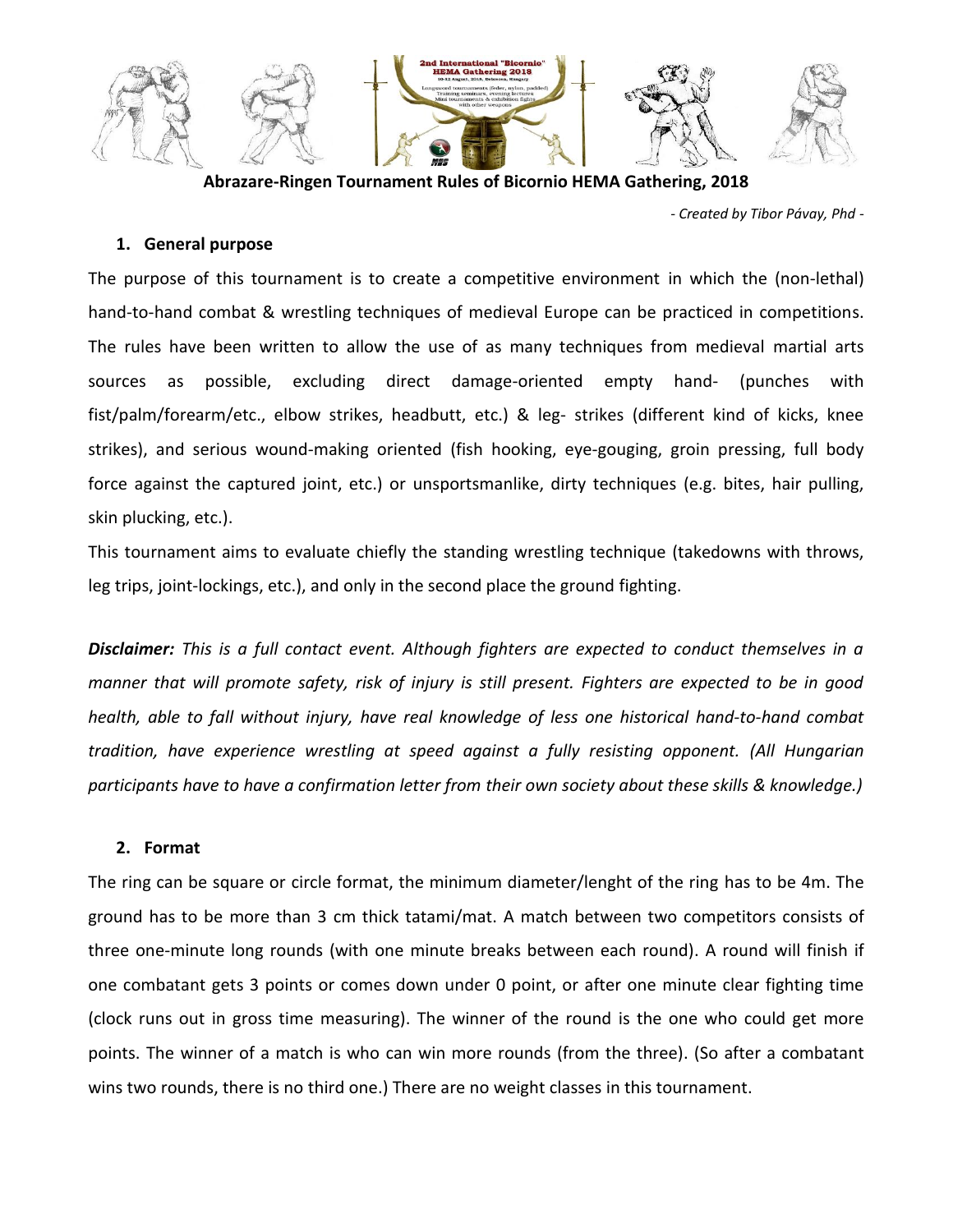

### **3. Winning**

The goal of each match is to win more rounds than the opponent, so win the match. If a combatant reaches three points in a round, the round will finish and the combatant will win the round. If the clock runs out earlier, the actual points will determine the winner of the round. In case of draw there is no winner of the round. If after three rounds of fighting there is no clear winner of the match, the referee has more possibilities to determine the winner. He can decide alone by taking into consideration which combatant was more initiative. He can order an extra round and decide after that. Or – only in case of elimination matches - he can decide by flipping a coin.

### **4. Scoring system**

**4.1 Full (successful) takedown – 2 points.** A *takedown* is defined as any technique that forces the opponent to the ground (throwing, tripping). A *takedown* will be scored if any body part of the opponent aside from the hands and knees makes contact with the ground. But the takedown will not counted as full (successful) takedown (only as a half one) if the initiative combatant falling to the ground as well and can't control the opponent definitely. In case of successful takedown the action will be stopped if the opponent on the ground can't pull down his/her opponent to the ground instantly.

**4.2 Half takedown – 1 point**: In case of mutual "falling" (e.g. pulling down instantly the initiating thrower by interlocking after a throwing) the initiating thrower can get 1 point, no more, and the fight continues on the ground. In this case the initiating thrower is the one who executed the specific takedown, apart from the process of earlier unsuccessful actions and attempts which may have been reversed. (In other words: the initiative fighter may follow his/her opponent to the ground during a throw or takedown but must land in a dominant (normally but not necessarily top) position.) Same scoring method have to be used in case of "sacrifice throws", when a competitor intentionally falls backwards or to the side in order to take down his opponent. A fighter can score with this sacrifice throw as long as he/she ends the technique in a dominant (top) position.

**4.3 Failure to establish dominance in a takedown.** If both fighters fall to the ground and neither has established clear dominance the action may be not scored according to the referee's decision. In this case the fight continues on the ground.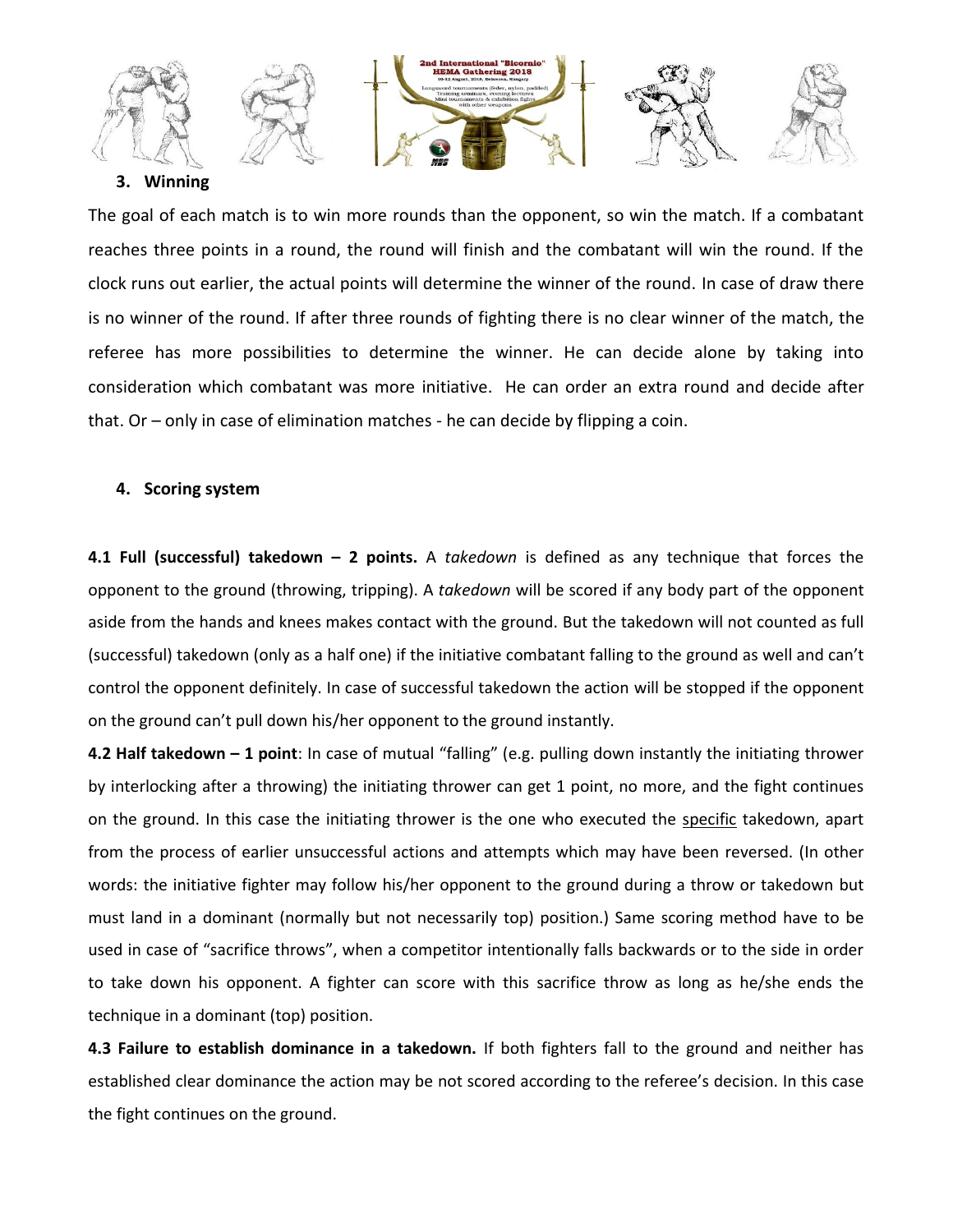

**4.4 Holding from standing position – 2 points.** 2 points will be scored if a fighter drives/forces his opponent from standing position at least to their knees and holds him/her on the ground for some seconds (normally 3 seconds) showing control of the position.

**4.5 Holding in ground fighting – 2 points**. 2 points will be scored if a fighter drives/forces his opponent to an disadvantageous position and holds him/her on the ground for some seconds (normally 3 seconds) showing control of the position.

**4.6 Ring out – 1 point.** One point is awarded when a fighter forces his opponent out of the ring. A ring-out occurs when at least one of a fighters feet has left the ring (1 point), but the action may not be stopped at the referee's decision. The action will be stopped if both of his/her feet has left the ring.

**4.7 Submission - 3 points, which finishes the actual round.** - The majority of submission holds can be grouped into two broad categories: joint locks and chokes. Joint locks typically involve isolating an opponent's limb and creating a lever with the body position which will force the joint to move past its normal range of motion. Pressure is increased in a controlled manner and released if the opponent cannot escape the hold and signals defeat by submitting. Opponents can indicate submission verbally or they can "tap out" by tapping the opponent or the mat. (Tapping one's own body is dangerous because the opponent may not be able to tell if his or her opponent is tapping.) A choke hold, by disrupting the blood supply to the brain, can cause unconsciousness if the opponent does not submit soon enough. Submission can be executed from standing position and from ground fighting as well.

At any point during a match a fighter may yield to his opponent by yelling "stop" "halt" or "tap." If a fighter yields his opponent will be awarded with a submission.

**4.8. Stalling – 1 point.** Only the fighter currently leading in points can be penalized for stalling. A stalling penalty will be issued if a fighter acts in an overly (!) defensive manner and appears to have no intention of making an offensive action, or for being ordered repeatedly by the referee to return to the starting position after a halt. If a fighter is called for stalling their opponent will receive one point. Additionally, the referee can stop the match at any point and reset the fighters to their starting positions in order to prevent stalemate.

**4.9. Honorary "half" points.** Honorary half points (0.5 point) will be possible to be awarded by the referee if one combatant uses in a very nice way a clear historical technique, or observably withhold the full force of an executed technique to maintain his opponent's safety & health.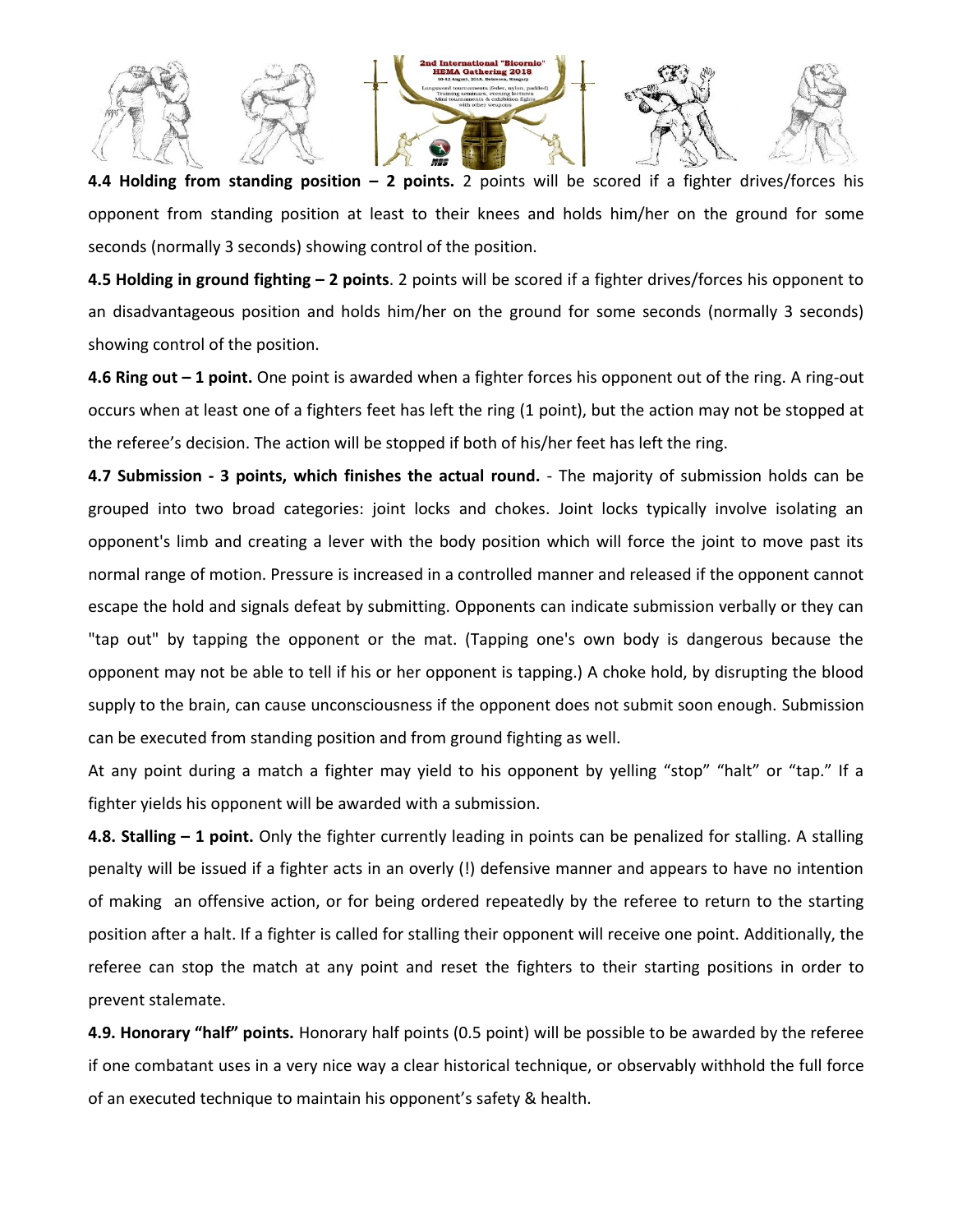

**5. Penalties**

**5.1 Disqualification/Expulsion from Tournament.** Fighter may be removed from the competition for grievous rule violations regarding the safety of fighters, spectators, or event staff. Significant display of disobedience to referee or tournament staff will be considered a safety violation.

**5.2 Ejection from Match.** Fighter may be ejected from a match, at the referees decision for repeated warnings/minor rule violations, or a singular serious yet non-malicious rule violation. This will be counted as a loss for the offending fighter and as a win for their opponent.

**5.3 Point Penalty.** 1 point may be awarded to a fighter's opponent if the mentioned fighter commits multiple minor rule violations (and in some specific scenarios listed below). See furthermore at the stalling option above.

**5.4 Warning.** A warning may be issued, at the referees decision, for minor rule infractions.

**5.5 Safety Warnings.** All fighters and coaches are subject to the three safety warning system. Any fighter who receives two formal warnings in a single match will lose the match. Any fighterto receive three safety warnings over the course of the tournament will be disqualified from the tournament. Any warning issued to a coach is applied to that coach's fighter. Warnings are issued by referee and the tournament manager.

# **6. Forbidden techniques include but are not limited to:**

- Striking of any kind direct damage-oriented empty hand- (punches with fist/palm/forearm/etc., elbow strikes, headbutt, etc.) & leg- strikes (different kind of kicks, knee strikes)
- The use of any technique to deliberately seriously injure one's opponent
- Intentionally throwing an opponent onto their head or neck
- The use of serious wound-making oriented techniques fish hooking, eye-gouging or gouging any sensitive areas, groin pressing, full body force against the captured joint, etc.
- The use of unsportsmanlike, dirty techniques (e.g. bites, hair pulling, skin plucking, scratching or poking)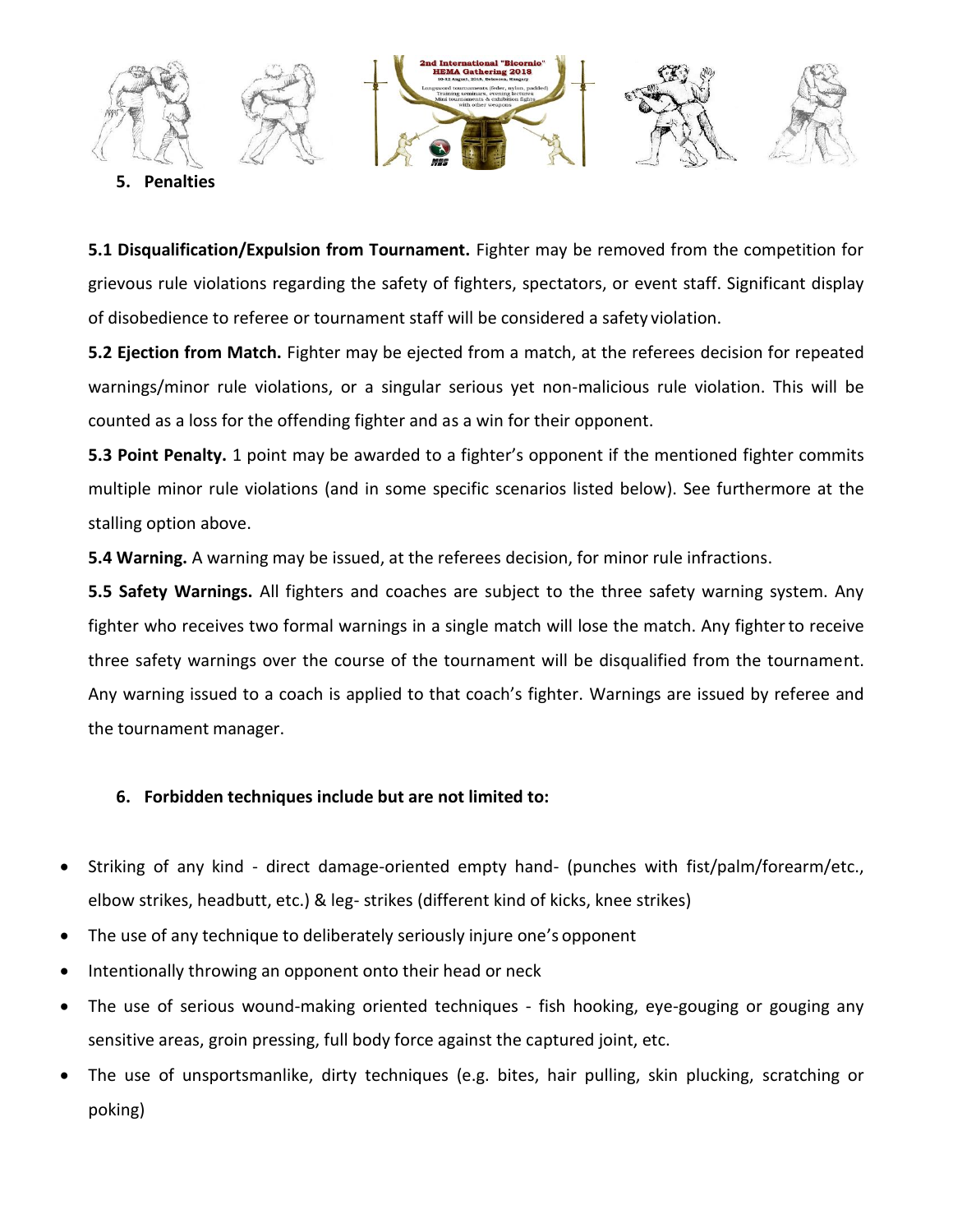

# **7. Required Equipment**

## **7.1 Upper body**

- Only some T-shirt is required. Please provide more because tearing is possible.
- Possible to wrestle in gambeson or wrestling singlet as well.
- Not allowed: Any type of Gi, fencing jackets, etc.

## **7.2 Pants**

- Athletic attire is required for the lower body.
- Acceptable examples include: Warm-up or sweat pants, fencing knickers, gym or board shorts, wrestling singlets and leggings/tights.
- Not allowed: Jeans, cargo pants, or other non-athletic pants or shorts.

## **7.3 Footwear**

• No shoes will be worn during the competition. Using socks are allowed.

# **7.4 Optional Gear**

• Groin protection, mouthguard, soft protection for joints, head and/or earprotection

# **7.5 General Hygiene**

- All metal piercings and jewelry must be removed
- Long hair must be tied back securely or braided
- Finger/toe nails must be trimmed
- Fighters must be free of all skin, nail, or other infectious disease, virus, or fungus
- Fighters are to show up to competition as clean as possible, and may be disqualified at the referee's decision for any issues related to health or hygiene- includingexcessive body odor.

# **8. Conditions**

**8.1 Ring layout.** The ring and starting positions will be marked on the mat and clearly visible. The ring can be square or circle format, the minimum diameter/lenght of the ring has to be 4m. The ground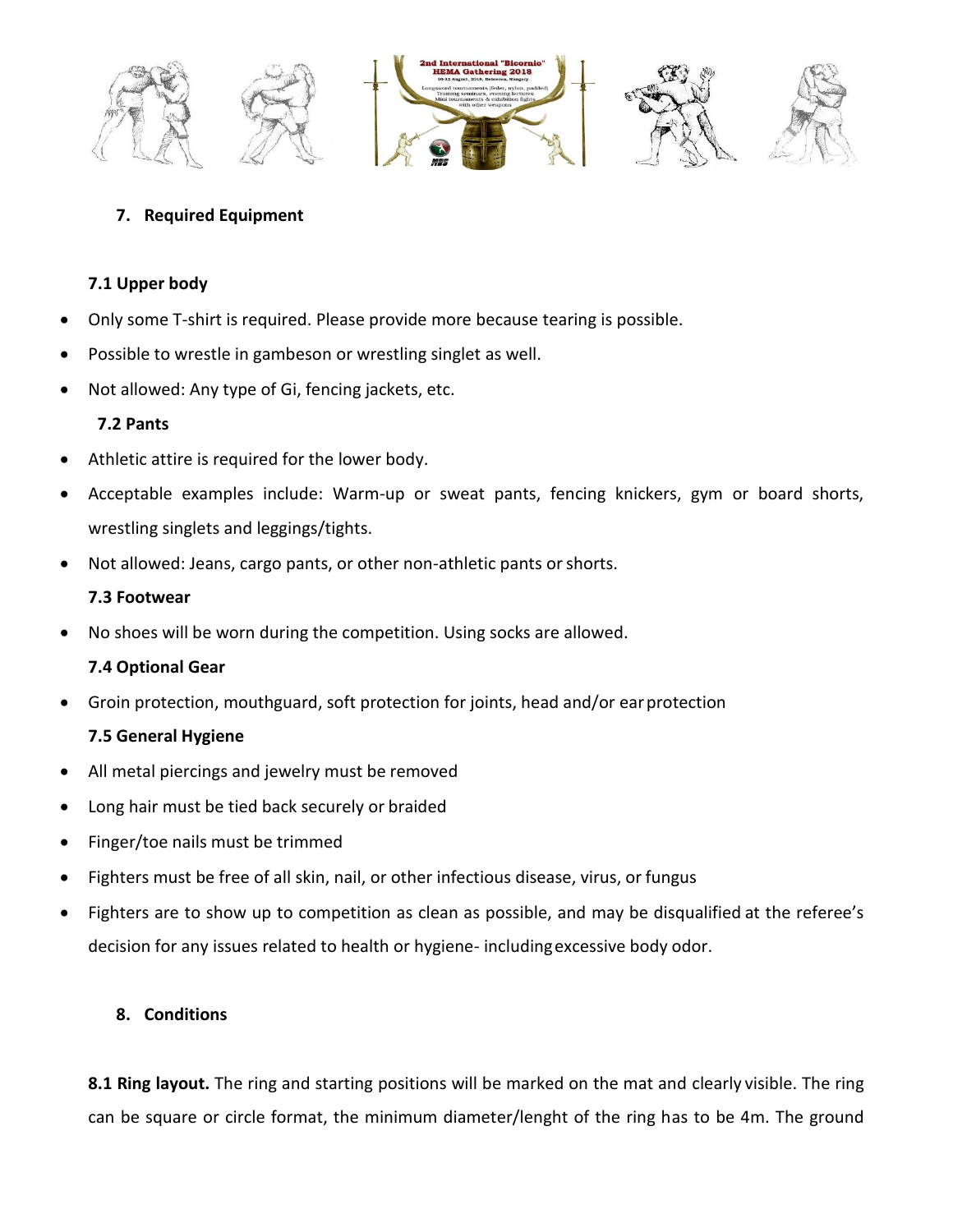

has to be at least 3 cm thick tatami/mat.

**8.2 Referee.** The referee starts and stops the fight, communicates with the fighters, ensures all participants are ready, controls safety in the ring, interprets the actions, and announces pointsfor the scorekeeper. At no point should anyone but the scorekeeper or tournament manager speak to or otherwise communicate with the referee for issues unrelated to general safety or the current match. Any fighter or coach who attempts to do so may receive awarning.

**8.3 Fighters.** There will be two fighters for every match. No more than two fighters are allowed on the mat at a time. Each fighter may be attended by one coach. The coach may only enterthe mat if invited by the referee, but must otherwise stay outside of the ring and may not interfere with the referee, other fighters, or any tournament staff. Fighters must report to the mat when called. Any fighter called to the mat three times in a three-minute period without reporting will forfeit the match.

**8.4 Scorekeeper.** The scorekeeper tracks the action of the match as reported by the referee, and updates the digital scoreboard for the match. Only tournament staff may communicate directly with the scorekeeper; any fighter or coach who attempts to do so will receive a warning.

### **9. Conduct of Bouts**

Each fighter will enter the mat, dressed to compete. Fighters will be called to the center to shake hands, and then take their positions at the starting markers. Fighters are expected to be on their guard and ready to wrestle at all times when on the mat. Only the referee and two fighters will be allowed within the arena during each bout.

The referee will signal to the fighters, and scorekeeper that the bout is about to begin. The referee will call "Fight" to signal that the bout has begun and the scorekeeper will start the clock. (Note: the clock will not be stopped during a match unless a fighter is injured, equipment malfunctions, or the referee calls a time halt.)

Fighters shall then begin the match at the referee's signal. Upon witnessing a submission, a successful takedown, a ring out with both feet, an illegal action, or the time runs out, the referee will call "halt" and separate the fighters. Both fighters will immediately return to their starting positions. The referee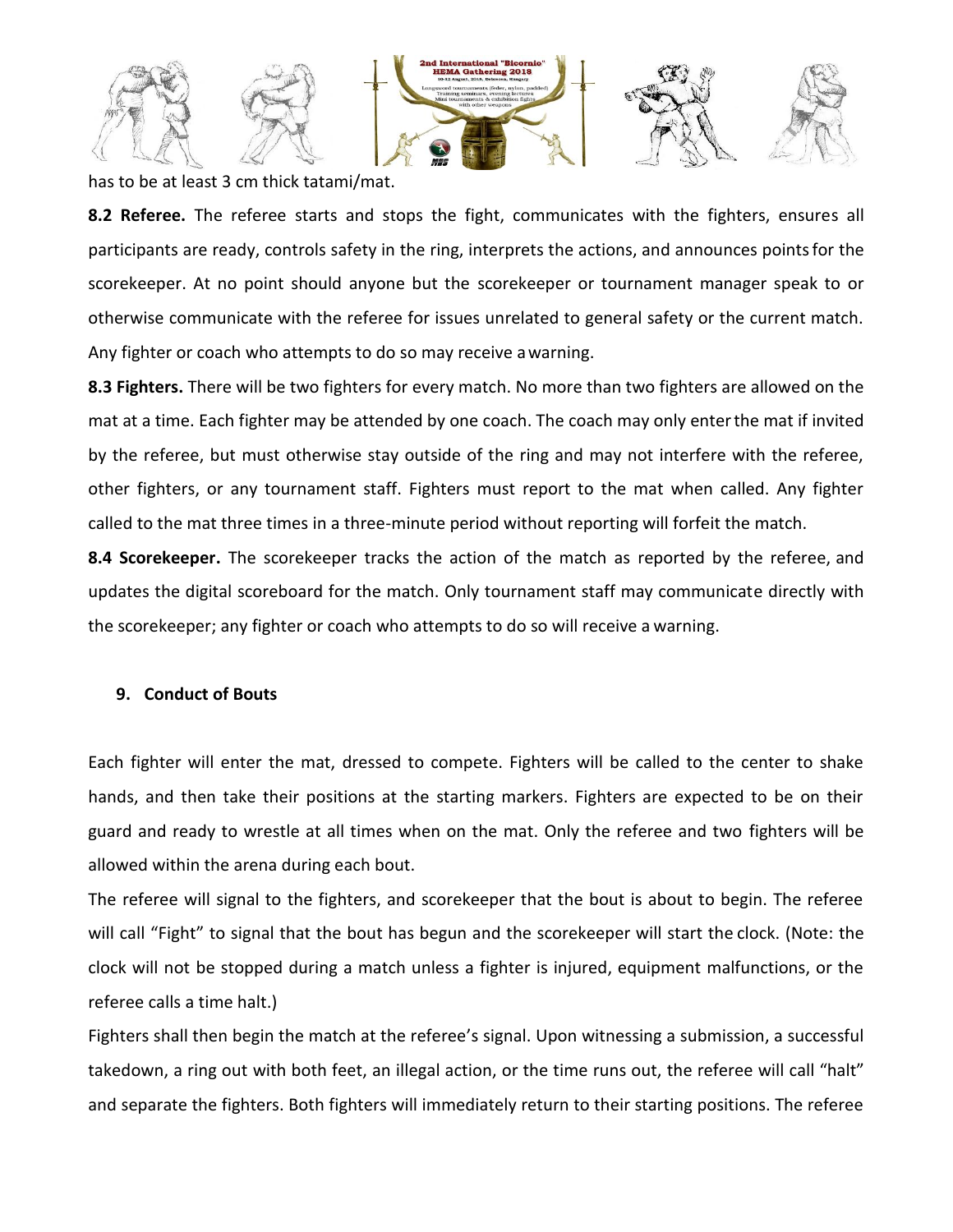

will communicate the score, or penalty to the scorekeeper who will record the result. The referee will immediately signal to the fighters to continue.

The scorekeeper will indicate when the bout has reached the requisite number of points or that time has run out. The scorekeeper will call "time." The referee says "stop!" and will summon the fighters to join him in the center and the scorekeeper will announce the final score after each round.

There is only 60 second between rounds. After the final round, when the referee summons the fighters to join him in the center the winner's hand is raised. Both fighters will then quickly exit the mat as the next match is announced

### **10. Other rules**

#### **10.1 Equipment failure**

Fighters will be granted 2 minutes after the first equipment failure to return to compliance. This will decrease to 1 minute for the second failure. If a fighter is unable to repair or replace their gear within the time limit, or if they experience a third equipment failure, they will forfeit the match.

#### **10.2 Injuries**

Fighters must act in a prudent and reasonable manner at all times in order to avoid injury to themselves, their opponents, tournament staff, and spectators. Any fighter who acts in an unsafe or malicious manner may be disqualified from further participation in the tournament at the decision of the tournament administrator or referee.

No fighter, coach, or spectator will enter the arena to assist with an injury unless acting as a qualified medical staff or called for by the referee.

An injured fighter will be allowed a 2 minute period to decide if he or she is well enough to continue. If a fighter is not well enough to continue, the match is forfeited. A warning may be issued to the injured fighter's opponent if the injury was caused by reckless, but not illegal or malicious, behavior. In all cases of injury, the judges and tournament administrator will make an assessment as to whether the injury was inflicted maliciously. A fighter who injures their opponent intentionally will be disqualified from the tournament.